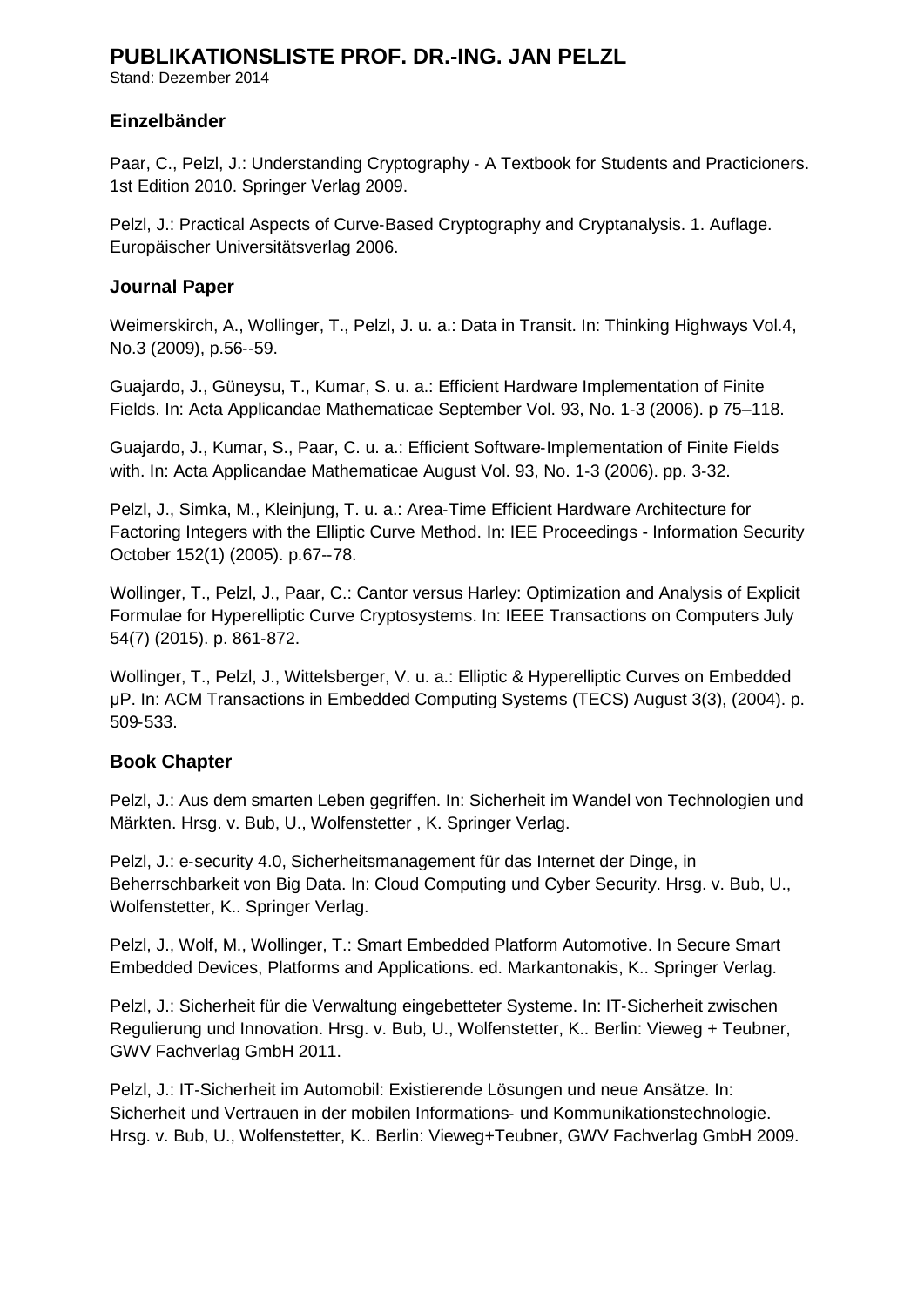Stand: Dezember 2014

Pelzl, J., Wollinger, T.: *Security Aspects of Mobile Communication Systems*. In: Embedded Security in Cars ‐ Securing Current and Future Automotive IT Applications, ed. Lemke, K., Paar,C., Wolf, M.. Springer‐Verlag 2005. p.167‐‐185.

Pelzl, J., Wollinger, T., Paar, C.: Special Hyperelliptic Curve Cryptosystems of Genus Two: Efficient Arithmetic and Fast implementation. In: Embedded Cryptographic Hardware: Design and Security, ed. Nedjah, N.. New York: Nova Science Publishers 2004.

### **Conference Paper**

Paar, C., Pelzl, J., Rupp, A. u. a.: Securing Green Cars ‐ IT Security in Next‐Generation Electric Vehicle Systems. In: D.A.CH. Security Konferenz, 2009, Bochum, Germany.

Geiselmann, W., Januszewski, F., Köpfer, H. u. a.: A Simpler Sieving Device:Combining ECM and TWIRL. In: 9th International Conference on Information Security and Cryptology – ICISC 2006, November 30 ‐ December 1, 2006, Busan, Korea, Proceedings. LNCS, Springer‐Verlag.

Kumar, S., Paar, C., Pelzl, J. u. a.: Breaking Ciphers with COPACOBANA ‐ A Cost‐ Optimized Parallel Code Breaker. In: Cryptographic Hardware and Embedded Systems ‐ CHES 2006, 8th International Workshop, October 10 ‐ October 13, 2006, Yokohama, Japan. Proceedings. LNCS, Springer‐Verlag.

Kumar, S., Paar, C., Pelzl, J. u. a.: A Configuration Concept for a Massively Parallel FPGA Architecture. In: International Conference on Computer Design - CDES'06, June 26‐29, 2006, Las Vegas, USA.

Bogdanov, A., Mertens, M., Paar, C. u. a.: SMITH ‐ A Parallel Hardware Architecture for fast Gaussian Elimination over GF(2). In: IEEE Symposium on Field‐Programmable Custom Computing Machines - FCCM 2006, April 24‐26, 2006, Napa, CA, USA.

Kumar, S., Paar, C., Pelzl, J. u. a.: Breaking Ciphers with COPACOBANA ‐ A Cost‐ Optimized Parallel Code Breaker. In: IEEE Symposium on Field‐Programmable Custom Computing Machines ‐ FCCM 2006, April 24‐26, 2006, Poster summary, Napa, CA, USA.

Kumar, S., Paar, C., Pelzl, J. u. a.: How to Break DES for USD 8,980. In: International Workshop on Special-Purpose Hardware for Attacking Cryptographic Systems - SHARCS'06, April 3‐4, 2006, Cologne, Germany.

Güneysu, T. E., Paar,C., Pelzl, J.: On the Security of Elliptic Curve Cryptosystems against Attacks with Special‐Purpose Hardware. In: International Workshop on Special‐Purpose Hardware for Attacking Cryptographic Systems - SHARCS'06, April 3‐4, 2006, Cologne, Germany.

Bogdanov, A., Mertens, M., Paar, C. u. a.: A Parallel Hardware Architecture for fast Gaussian Elimination over GF(2). In: International Workshop on Special‐Purpose Hardware for Attacking Cryptographic Systems - SHARCS'06, April 3‐4, 2006, Cologne, Germany.

Franke, J., Kleinjung,T., Paar, C. u. a.: SHARK ‐‐‐ A Realizable Special Hardware Sieving Device for Factoring 1024-bit Integers. In: ed. Rao, J., Sunar, B., 7<sup>th</sup> International Workshop on Cryptographic Hardware and Embedded Systems ‐ CHES 2005, August 29 ‐ September 1, 2005, vol. 3659 of LNCS, Springer-Verlag, p. 119‐‐130, Edinburgh, UK.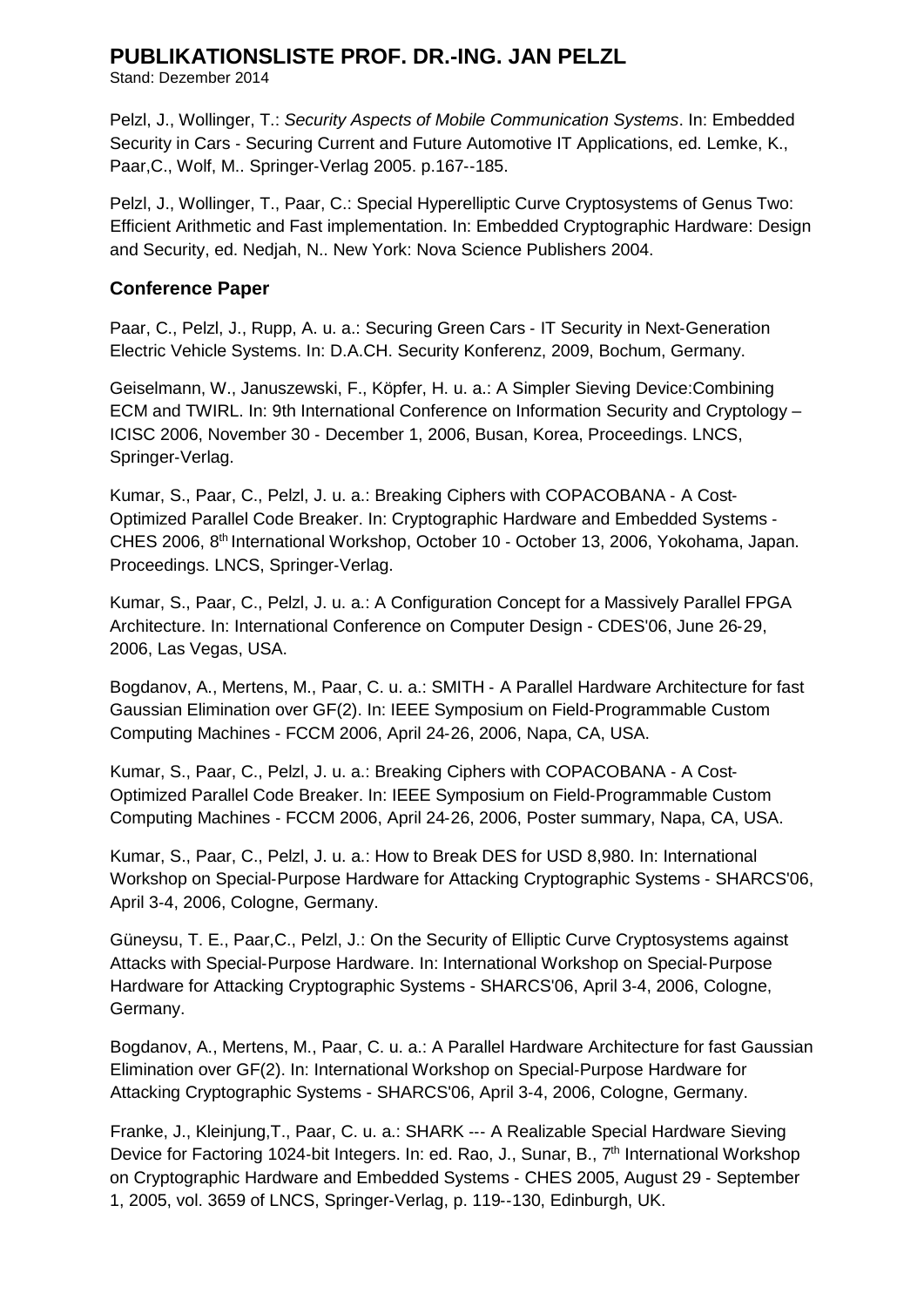Stand: Dezember 2014

Amanor, D.N., Paar, C., Pelzl, J. u. a.: Efficient Hardware Architectures for Modular Multiplication on FPGAs. In: IEEE Circuits and Systems Society, International Conference on Field Programmable Logic and Applications (FPL) 2005, August 24‐ 26, 2005, p. 539‐‐542, Tampere, Finland.

Kaiser, U., Paar, C., Pelzl, J. u. a.: Auswahlkriterien für kryptographische Algorithmen bei Low‐Cost‐RFID Systemen. In: D.A.CH. Security Konferenz, March 17‐18, 2005.

Simka, M., Pelzl, J., Kleinjung, T. u .a.: Hardware Factorization Based on Elliptic Curve Method. In: IEEE Symposium on Field‐Programmable Custom Computing Machines ‐ FCCM 2005, April 18‐20, 2005, p.107‐116, Napa, CA, USA.

Kleinjung, T., Franke, J., Paar, C. u. a.: An Efficient Hardware Architecture for Factoring Integers with the Elliptic Curve Method. In: International Workshop on Special‐Purpose Hardware for Attacking Cryptographic Systems ‐‐‐ SHARCS 2005, February 24‐25, 2005, Paris, France.

Franke, J., Kleinjung, T., Paar, C. u. a.: SHARK ‐‐‐ A Realizable Special Hardware Sieving Device for Factoring 1024‐bit Integers. In: International Workshop on Special‐Purpose Hardware for Attacking Cryptographic Systems ‐‐‐ SHARCS 2005, February 24‐25, 2005, Paris, France.

Baktir, S., Pelzl, J., Wollinger, T. u. a.: Optimal Tower Fields for Hyperelliptic Curve Cryptosystems. In: 38th Asilomar Conference on Signals, Systems and Computers, November 7‐10, 2004, Pacific Grove, USA.

Pelzl, J.: Arithmetic on Elliptic Curves over GF(2^n). In: ECC Summer‐School 2004, (Invited Paper), September 14‐16, 2004, Ruhr University Bochum, Germany.

Pelzl, J.: Hardware Implementation of ECC. In: ECC Summer‐School 2004, (Invited Paper), September 14‐ 16, 2004, Ruhr University Bochum, Germany.

Barteska, E., Pelzl, J., Paar, C. u. a.: Case Study: Compiler Comparison for an Embedded Cryptographical Application. In: The 2004 International Conference on Embedded Systems and Applications ‐ ESA, June 21‐24, 2004, Las Vegas, USA.

Pelzl, J., Wollinger, T., Paar, C.: High Performance Arithmetic for Special Hyperelliptic Curve Cryptosystems of Genus Two. In: International Conference on Information Technology: Coding and Computing ‐ ITCC 2004, IEEE Computer Society, April 2004, Las Vegas, USA.

Paar, C., Pelzl, J., Schramm, K. u. a.: Eingebettete Sicherheit: State‐of‐the‐art und zukünftige Entwicklungen, DACH Security, March 30‐31, 2004, Basel, Swiss.

Pelzl, J., Wollinger, T., Guajardo, J. u. a.: Hyperelliptic Curve Cryptosystems: Closing the Performance Gap to Elliptic Curves. In: eds. Walter, C.D., Koc, C.K., Paar, C.. International Workshop on Cryptographic Hardware and Embedded Systems ‐‐‐ CHES 2003, Springer-Verlag Vol. 2779 of LNCS, September 7‐10, 2003, p. 349-365, Köln, Deutschland.

Pelzl, J., Wollinger, T., Paar, C.: Low Cost Security: Explicit Formulae for Genus-4 Hyperelliptic Curves. In: eds. Matsui, M., Zuccherato, R.J.. Selected Areas in Cryptography SAC, Lecture Notes in Computer Science, Vol. 3006, 2003, Springer Verlag Berlin Heidelberg, Deutschland.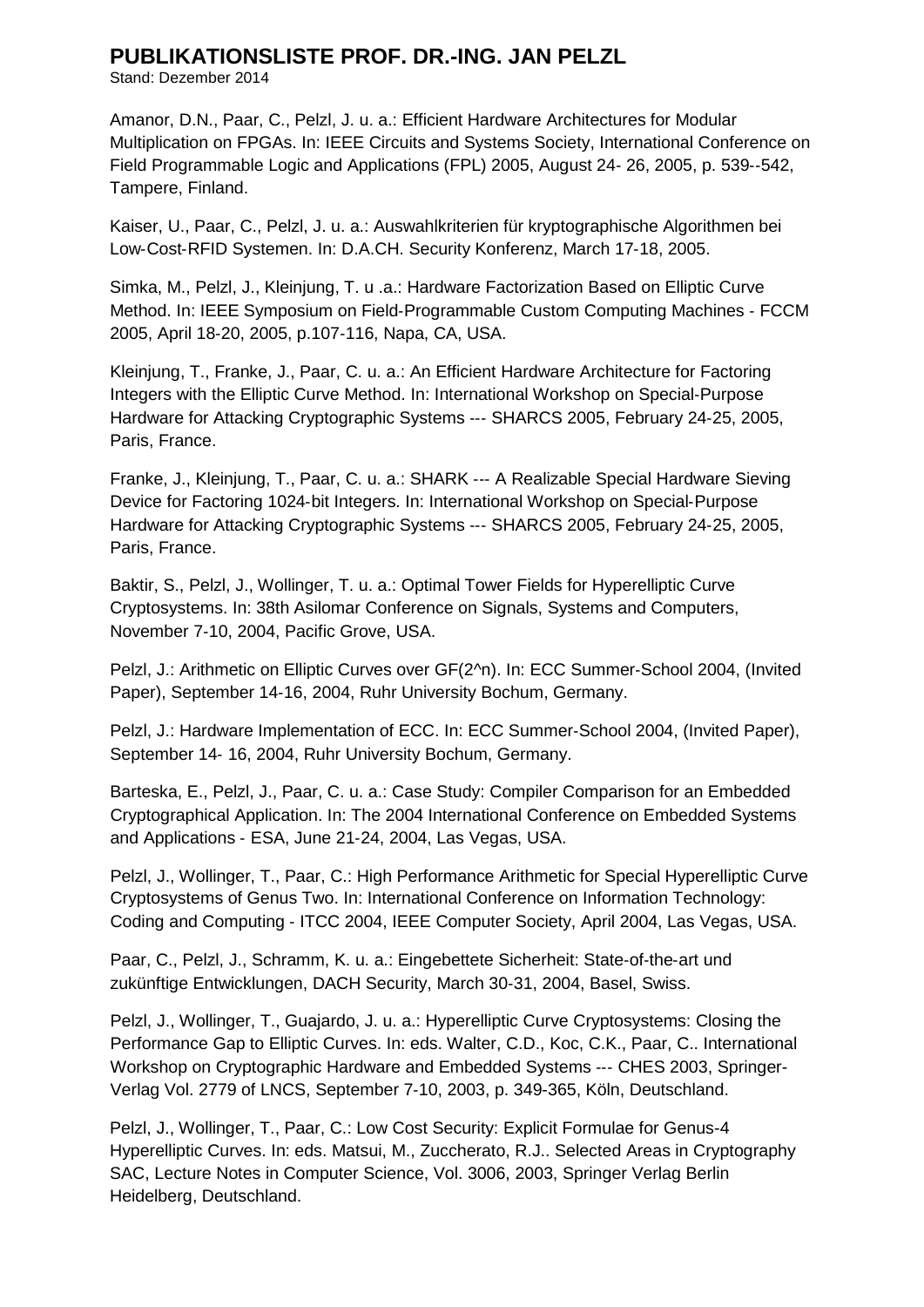Stand: Dezember 2014

### **Technical Reports**

Batina, L., Mentens, N., Pelzl, J. u. a.: Hardware Crackers. In: ECRYPT ‐ European Network of Excellence in Cryptology. ed. Oswald, E..31. July, 2005.

Babbage, S., Catalano, D., Granboulan, L. u. a.: Yearly Report on Algorithms and Keysizes (2004), ECRYPT ‐ European Network of Excellence in Cryptology. ed. Gehrmann, C., Näslund, M.. 17. March, 2005.

Paar, C., Pelzl, J., Wollinger, T.: Hyperelliptic Cryptosystems in Practice. In: 1. Krypto‐Tag, Gesellschaft für Informatik ‐ GI, Dezember, 2004, Mannheim, Deutschland.

### **Thesis**

Pelzl, J.: Practical Aspects of Curve‐Based Cryptography and Cryptanalysis. In: Dissertation, Department of Electrical Engineering and Information Sciences, Juni, 2006, Ruhr‐Universität Bochum, Bochum, Deutschland.

Pelzl, J.: Hyperelliptic Cryptosystems on Embedded Microprocessor. In: Master's thesis, Department of Electrical Engineering and Information Sciences, September 2002, Ruhr‐ Universität Bochum, Bochum, Deutschland.

### **Further Contributions and Activities**

Wolf, M., Pelzl, J.: Airborne Stuxnet? IT Security Threats for Modern Computerized Aircrafts. In: Avionics Europe Conference, March 21st‐22nd 2012, Munich, Germany.

Pelzl, J.: Absicherung von Geschäftsmodellen im mobilen Handel. In: 3. thinksmart – secure communication for mobile networks, November 6th‐7th, 2013, Berlin, Germany.

Küster, M., Pelzl, J.: Manipulationsschutz vernetzter Sicherheitssysteme durch IT‐Sicherheit, Workshop. In: Innosecure Velbert, September 25th ‐ 26th, 2013, Velbert/ Heiligenhaus, Germany.

Pelzl, J.: Program Chair and Technical Organization, IT-Sec - Industrial Security & Automation, September 23rd – 24th, 2013, Essen, Germany.

Pelzl, J.: Challenges in Embedded Key Management, Omnicard, January 15th‐17th, 2013, Berlin, Germany.

Pelzl, J.: Program Chair and Technical Organization, 2nd Think Smart International Conference on Secure Communication for Energy Networks, November 21th – 22th, 2012, Düsseldorf, Germany.

Pelzl, J., Program Committee, IT‐Sec, IT Security Industrial & Automation 2012, November 13th ‐ 14th, Dresden, Germany.

Carluccio, D., Pelzl, J.: IT‐Sicherheit als Treiber moderner Sicherheitstechnologie. In: Workshop, Innosecure Velbert, May 23th ‐ 24th, 2012, Velbert/ Heiligenhaus, Germany.

Pelzl, J.: Anforderungen und Lösungen für Sicheres Smart Metering, ConLife 2012, June 28th, 2012, Cologne, Germany.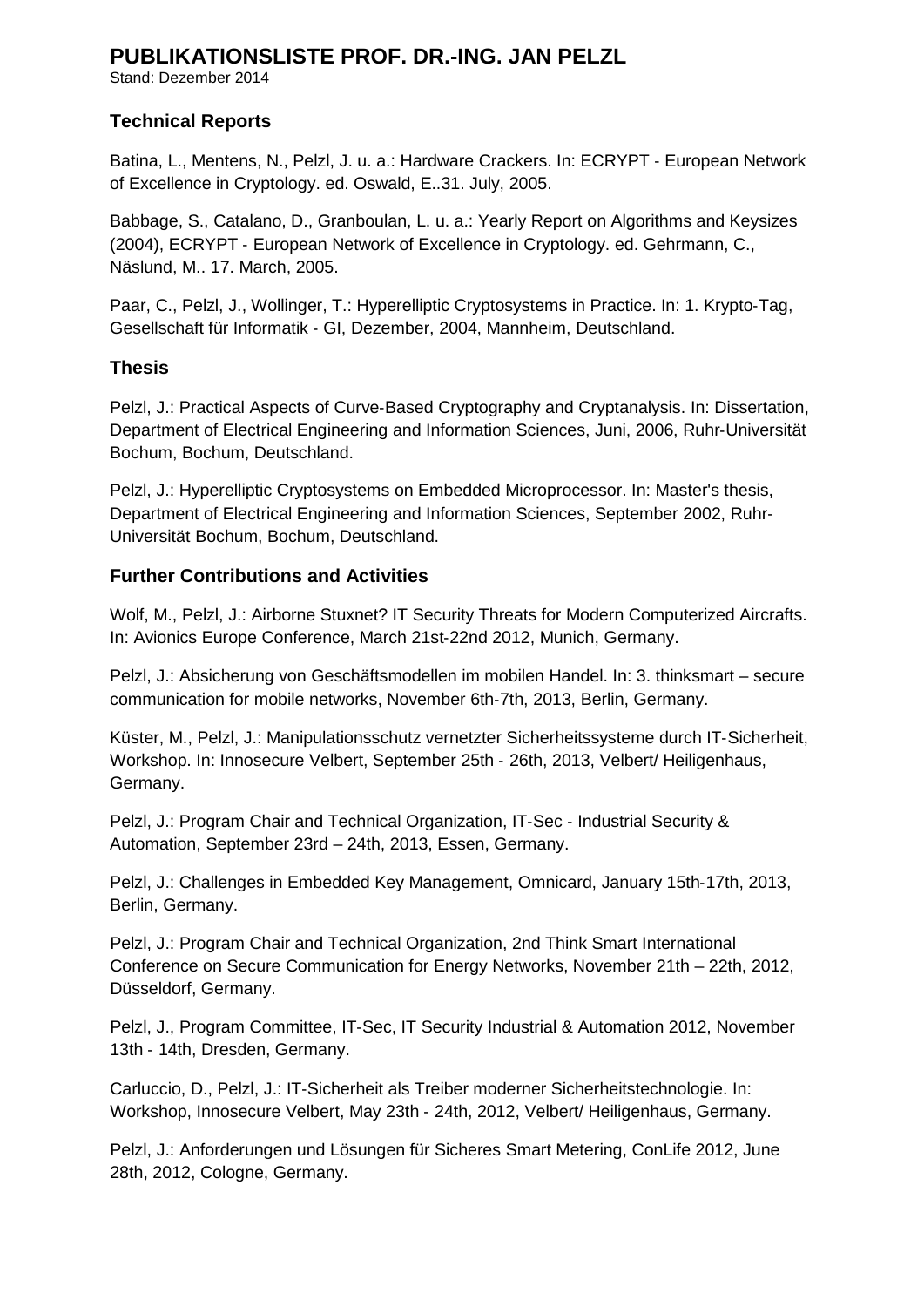Stand: Dezember 2014

Pelzl, J.: Organization and Moderation, Introduction to Industrial Cryptography and IT Security. In: Embedded World Conference, February 28th, 2012, Nuremberg, Germany.

Pelzl, J.: Organization and Moderation, Workshop on Cryptography and Embedded Security, Embedded World Conference 2011, March 1st, 2011, Nuremberg, Germany.

Pelzl, J.: Program Chair, escar 2010, Embedded Security in Cars, November 2010, Bremen, Germany.

Pelzl, J.: Program Comitte, CryptArchi, June 27th ‐30th, 2010, CNRS conference center, Paris, France.

J.Pelzl: Program Comitte, S&D4RCES: International Workshop on Security and Dependability for Resource Constrained Embedded Systems (Secure and dependable RCES by design) in conjunction with SAFECOMP 2010 conference, September 14th, 2010, Vienna, Austria.

Pelzl, J.: Organization and Moderation, Workshop on Cryptography and Embedded Security In: Embedded World Conference 2010, March 2nd, 2010, Nuremberg, Germany.

Pelzl, J., Wollinger, T.: Workshop on Mobile and Embedded IT‐Security. In: Wireless Technologies Kongress 2010, September 22th ‐ 23th, Bochum, Germany.

Pelzl, J., Wollinger, T.: Tutorial IT‐Security in Mobile Applications. In: Wireless Congress 2010 ‐ Systems & Applications, November 10th ‐ 11th, Munich, Germany.

Pelzl, J.: Wie behalte ich die Kontrolle über meine ausgelieferten Produkte? In: IHK Forum Mittelstand, December 6th, 2010, Bochum, Germany.

Pelzl, J., Wollinger, T.: Sicheres Aktivieren von Features und Funktionen für Embedded Systeme. In: DESIGN&ELEKTRONIK Entwicklerforum Embedded‐System‐Entwicklung, October 7th ‐ 8th, 2009, Ludwigsburg, Germany.

Pelzl, J., Wollinger, T.: Eingebettete Sicherheit in der Medizintechnik – Ein Überblick. In: DESIGN&ELEKTRONIK Entwicklerforum Embedded goes medical, September 9th, Leipzig, Germany.

Osterhues, A., Pelzl, J., Wollinger, T.: Workshop on Embedded Security, 6th Wireless Congress. In: Systems & Applications, October 21st ‐ 22nd, 2009, Munich, Germany.

Bußmeyer, D., Driessen, B., Osterhues, A. u.a.: A Generic Architecture and Extension of eCryptfs: Secret Sharing Scheme, Smartcard Integration and a new Linux Security Module. In: Linux Kongress 2009, Germany.

Pelzl, J., Wollinger, T.: Sicherheitsaspekte bei Embedded IT. In: IM ‐ die Fachzeitschrift für Information Management & Consulting, April 2009.

Pelzl, J., Wollinger, T.: Automotive Security: Absicherung des Gesamtsystems Kraftfahrzeug durch eingebettete Hard‐ und Software. In: IM ‐ Die Fachzeitschrift für Information Management & Consulting, March (2007).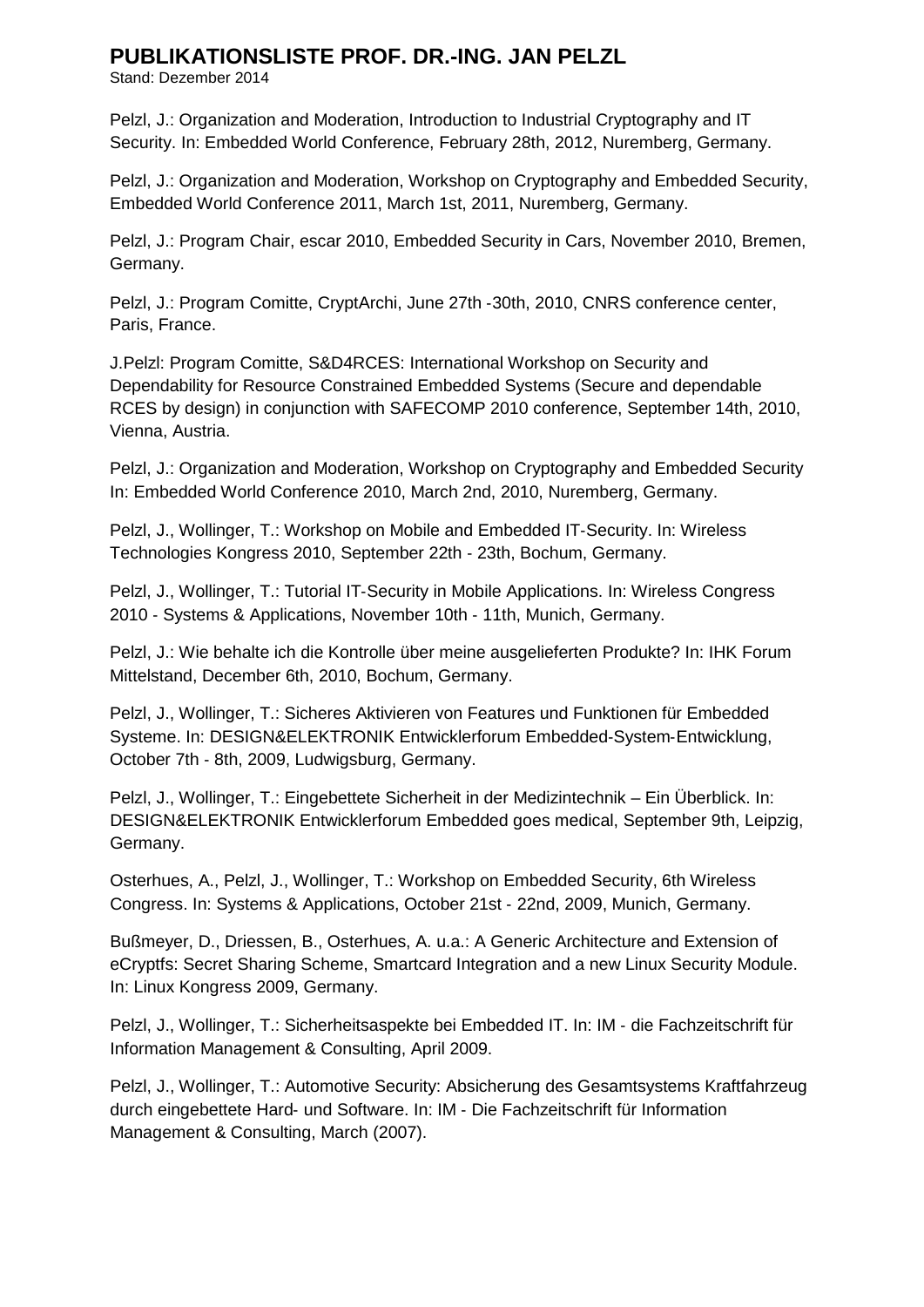Stand: Dezember 2014

Pelzl, J., Wollinger, T., Guajardo, J.: Hyperelliptic Curve Cryptosystems, Closing the Performance Gap to Elliptic Curves. In: Euler Institute of Discrete Mathematics ‐ EIDMA Symposium, PhD Conference, November 21‐22, 2002, Carlton De Brug, Mierlo.

### **Invited Talks**

Pelzl, J.: Automotive Embedded Security ‐ Challenges and Chances. In: SIAT ‐ Symposium on International Automotive Technology January 9th‐11th, 2013, Pune, India.

Pelzl, J.: Schutz vor möglichen Eingriffen und Risiken – Vertrauenswürdige Software. In: 12. EUROFORUM Jahrestagung Software im Automobil, May 14th ‐ 15th, 2012, Stuttgart, Germany.

Pelzl, J.: TeleTrusT‐Informationstag - Das Automobil als IT‐Sicherheitsfall, Moderation, May 11th, 2012, Berlin. Germany.

Pelzl, J.: Eingebettete Sicherheit in der Medizintechnik, Anforderungen an IT‐Sicherheit und Datenschutz bei Medizinprodukten. In: Nürnberger Medizinproduktekonferenz, March 22nd, 2012, TüV Rheinland Nuremberg, Germany.

Pelzl, J.: Moderation und Program Organization, Cryptography and embedded Security – The Workshop. In: Embedded World Conference, February 2nd, 2012, Nuremberg, Germany.

Pelzl, J.: Security Requirements for Connected Life. In: ConLife 2011, June 29th ‐ 30th, 2011, Cologne, Germany.

Pelzl, J., Wolf, M.: Mehr Funktionssicherheit durch IT‐Sicherheit. In: 3. EUROFORUM Jahrestagung ''ISO 26262'', September 26th – 27th, 2011, Stuttgart, Germany.

Pelzl, J.: Warum die konventionelle IT‐Sicherheit für PCs im Automobil nicht funktioniert. In: MAHREG 11, Innovationsforum 'SICHERER: Trends, Entwicklungen und Projekte für mobile und stationäre Systeme, October 1st, Barleben, Germany.

Pelzl, J.: Sicherheit für die Verwaltung eingebetteter Systeme. In: EICT Konferenz IT‐ Sicherheit Vertrauen, Datenschutz, Sicherheit und Innovation, February 10th, 2011, Berlin, Germany.

Pelzl, J.: IT‐Sicherheit im Automobil: Existierende Lösungen und neue Ansätze. In: EICT Konferenz IT-Sicherheit, Sicherheit und Vertrauen in der mobilen Informations‐ und Kommunikationstechnologie, 2009, Berlin, Germany.

Pelzl, J.: Cryptanalysis with a cost-optimized FPGA cluster. In: Securing Cyberspace: Application and Foundations of Cryptography and Computer Security, Workshop IV: Special purpose hardware for cryptography: Attacks and Applications, December 4 ‐ 8, 2006, Institute for Pure and Applied Mathematics (IPAM), University of California, Los Angeles (UCLA).

Pelzl, J.: Exact Cost Estimates of ECC Attacks with Special‐Purpose Hardware. In: The 10th Workshop on Elliptic Curve Cryptography ‐ ECC 2006, September 18‐20, 2006, The Fields Institute, Toronto, Canada.